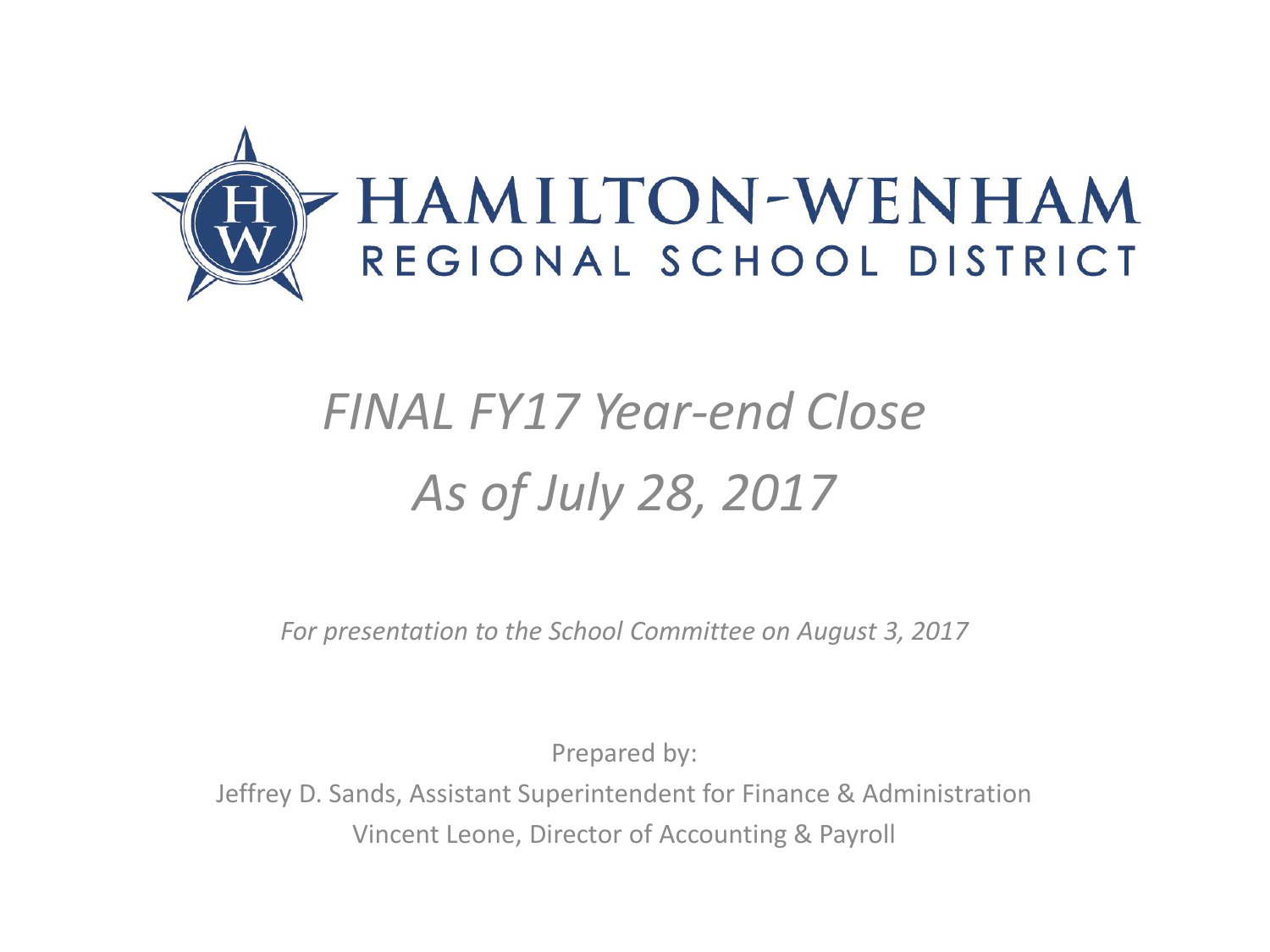

## FINAL FY17 Operating Expense Actuals (after Offsets) *Overview*

- Salary Costs
	- Incorporates Actual Costs and encumbrances as of 6/30/17.
- Operating Costs
	- Incorporates Actual Costs and encumbrances as of 6/30/17.

We are pleased to report that a comprehensive Year-end Closing Process for FY17 was completed as of July 28, 2017.

As a result, the District ended the Fiscal Year \$50,916 or 0.17% favorable to Budget. Said differently, the District expended 99.83% of the funds that were appropriated for FY17.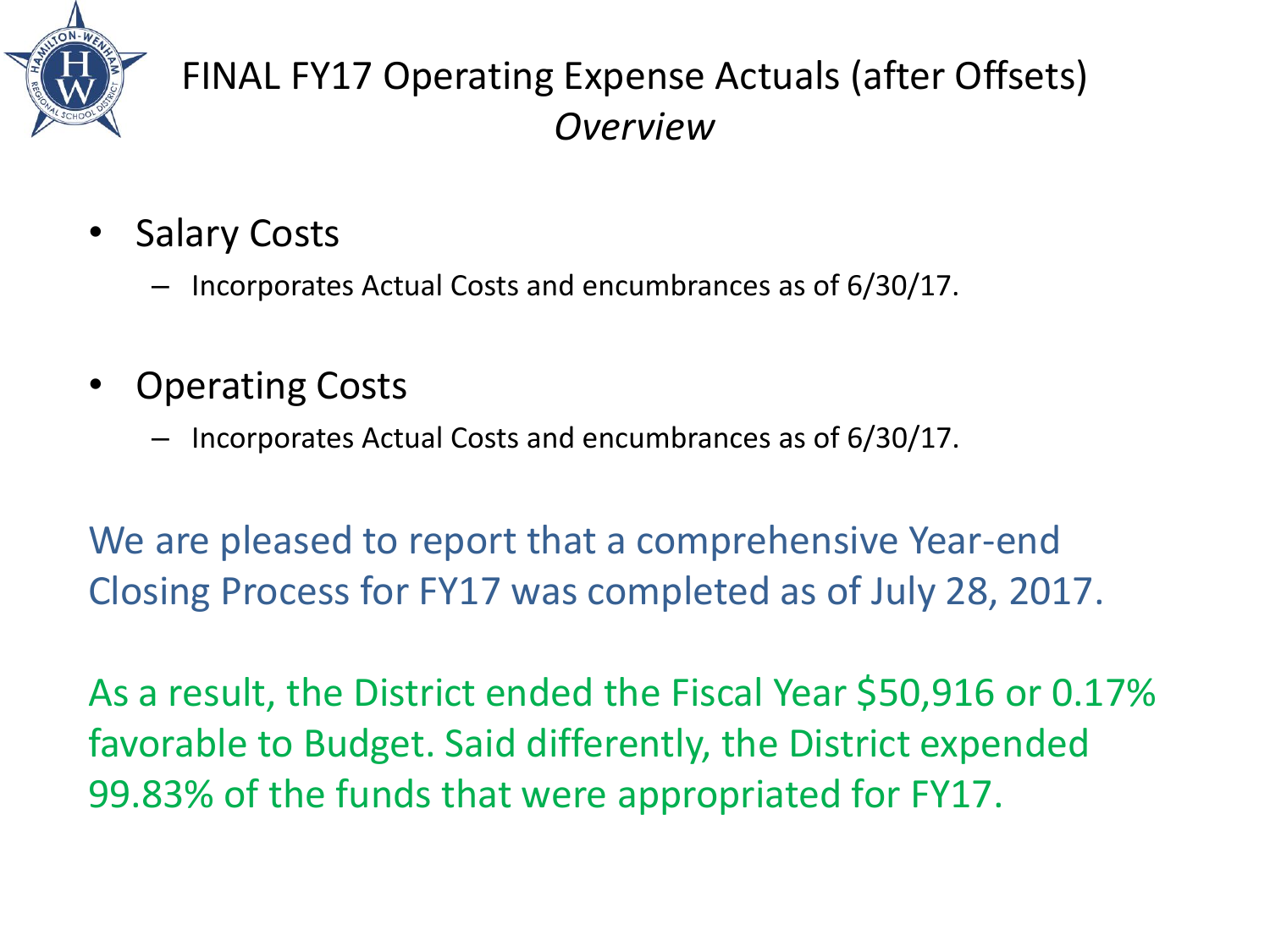

## FINAL FY17 Operating Expense Actuals (after Offsets) *Summary by DESE Budget Category*

| <b>Summary by DESE Category</b>      | <b>FY17</b>   | <b>FY17</b>     | FY17                   |
|--------------------------------------|---------------|-----------------|------------------------|
|                                      | <b>Budget</b> | <b>YE Final</b> | Over/Under             |
|                                      |               |                 |                        |
| Administration                       | $\zeta$       | 1,160,941       | $\zeta$                |
|                                      | 1,180,023     | $\zeta$         | 19,082                 |
| Capital, Operations, Maintenance     | $\zeta$       | \$              | $\varsigma$            |
|                                      | 2,242,431     | 2,272,215       | (29, 784)              |
| <b>Guidance, Counseling, Testing</b> | \$            | \$              | $\varsigma$            |
|                                      | 1,075,072     | 1,050,124       | 24,948                 |
| Inst. Materials                      | \$            | $\zeta$         | $\varsigma$            |
|                                      | 857,654       | 810,389         | 47,265                 |
| <b>Instructional Leadership</b>      | \$            | \$              | $\varsigma$            |
|                                      | 2,884,573     | 2,847,121       | 37,452                 |
| Insurance, Retirement, Other         | \$            | $\zeta$         | $\varsigma$            |
|                                      | 3,752,986     | 3,563,191       | 189,794                |
| <b>Other Teaching Services</b>       | \$            | \$              | $\varsigma$            |
|                                      | 2,309,691     | 2,324,389       | (14, 698)              |
| Prof. Dev.                           | \$            | $\mathsf{S}$    | $\varsigma$            |
|                                      | 172,902       | 151,617         | 21,285                 |
| <b>Pupil Services *</b>              | $\zeta$       | $\mathsf{S}$    | $\varsigma$            |
|                                      | 2,031,224     | 1,990,392       | 40,832                 |
| <b>Teachers</b>                      | \$11,148,860  | \$10,955,047    | $\varsigma$<br>193,813 |
| <b>Tuitions</b>                      | $\mathsf{S}$  | Ś.              | $\varsigma$            |
|                                      | 1,494,617     | 1,973,689       | (479, 073)             |
|                                      |               |                 |                        |
| <b>District Totals</b>               | \$29,150,032  | \$29,099,115    | $\varsigma$<br>50,916  |

\* - YE Final Actuals include a \$45,670.92 transfer to cover the final deficit in the Food Service Dept for FY17; \$60,000 was Budgeted.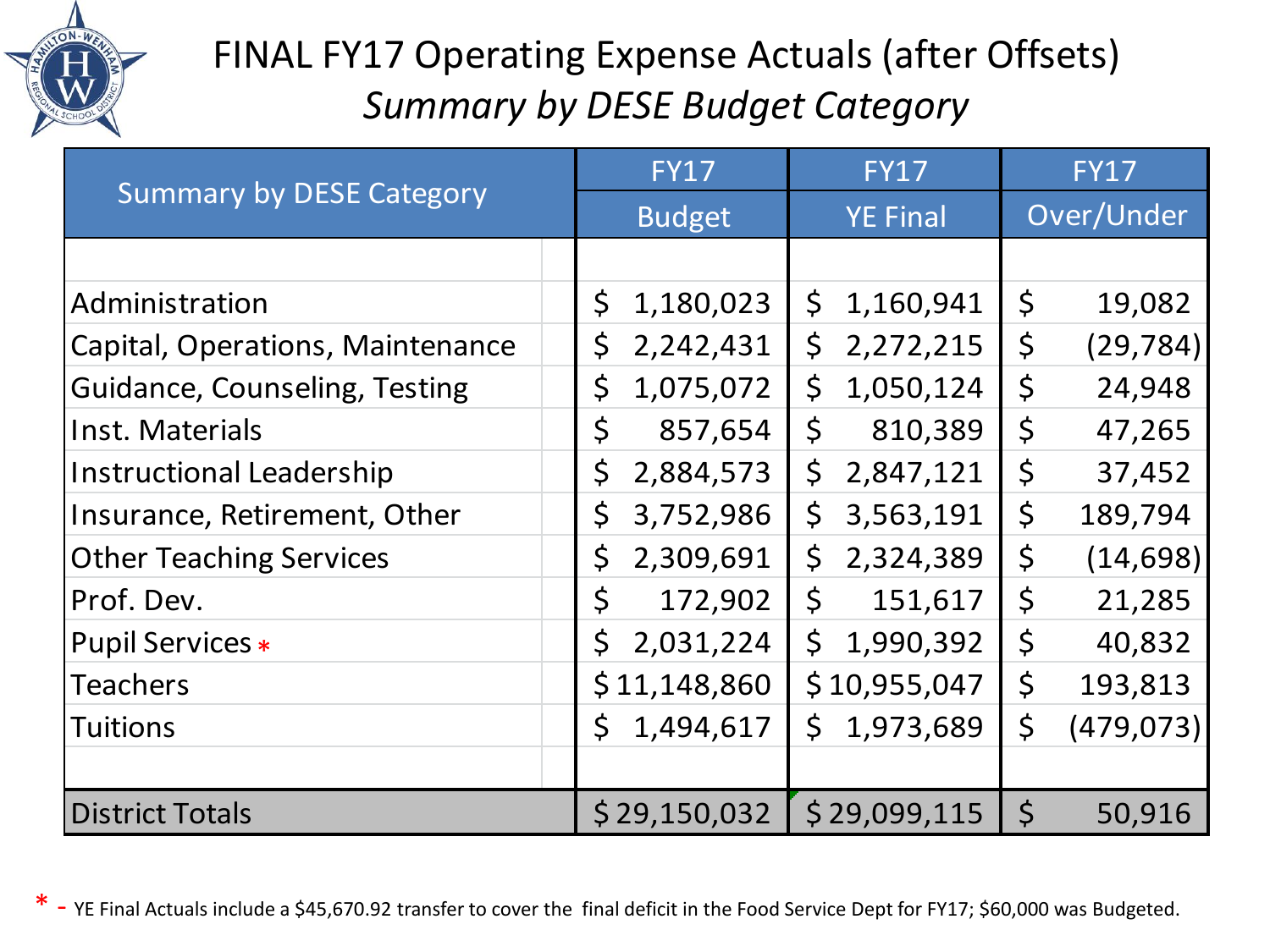

FINAL FY17 Operating Expense Actuals (after Offsets)\* *Proposed Budget Transfers by DESE Category*

- 1.) Transfer \$30,000 from "Instructional Leadership" to "Capital, Ops, Maint"
- 2.) Transfer \$15,000 from "Prof. Dev." to "Other Teaching Services"
- 3.) Transfer \$11,000 from "Administration" to "Tuitions"
- 4.) Transfer \$47,000 from "Inst. Materials" to "Tuitions"
- 5.) Transfer \$40,000 from "Pupil Services" to "Tuitions"
- 6.) Transfer \$189,000 from "Ins, Retire, & Other" to "Tuitions"
- 7.) Transfer \$193,000 from "Teachers" to "Tuitions"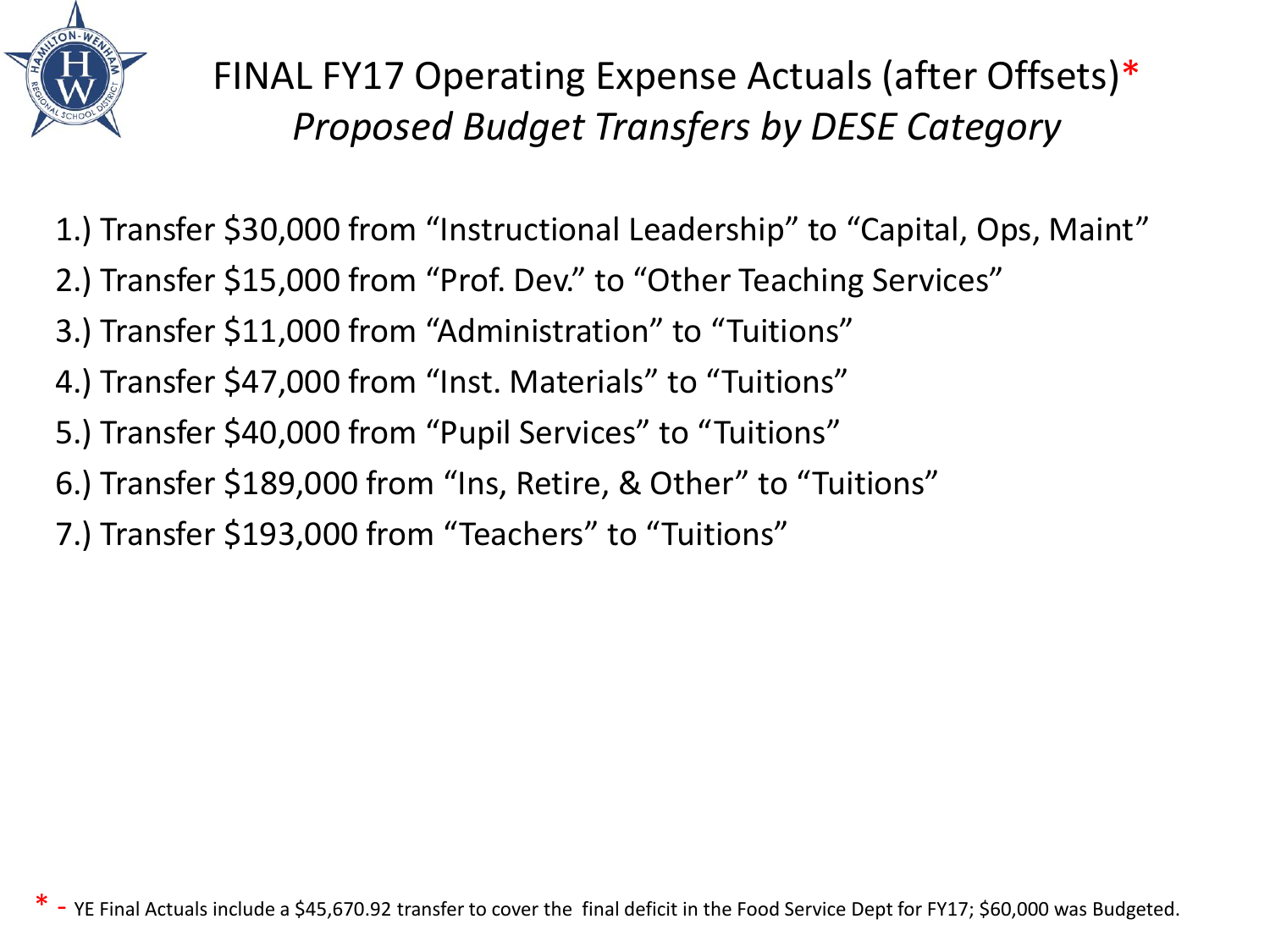

FINAL FY17 Operating Expense Actuals (after Offsets) *Budget Transfers: Motion for School Committee Vote*

#### **Motion for FY17 Budget Transfers:**

Motion: The Hamilton-Wenham Regional School Committee approves the FY17 Operating Expense Budget Transfers as recommended herein by the Assistant Superintendent of Finance & Administration and as presented on the previous side entitled "Proposed Budget Transfers by DESE Category".

Approved by the School Committee on August 3, 2017 by a vote of 4-0-0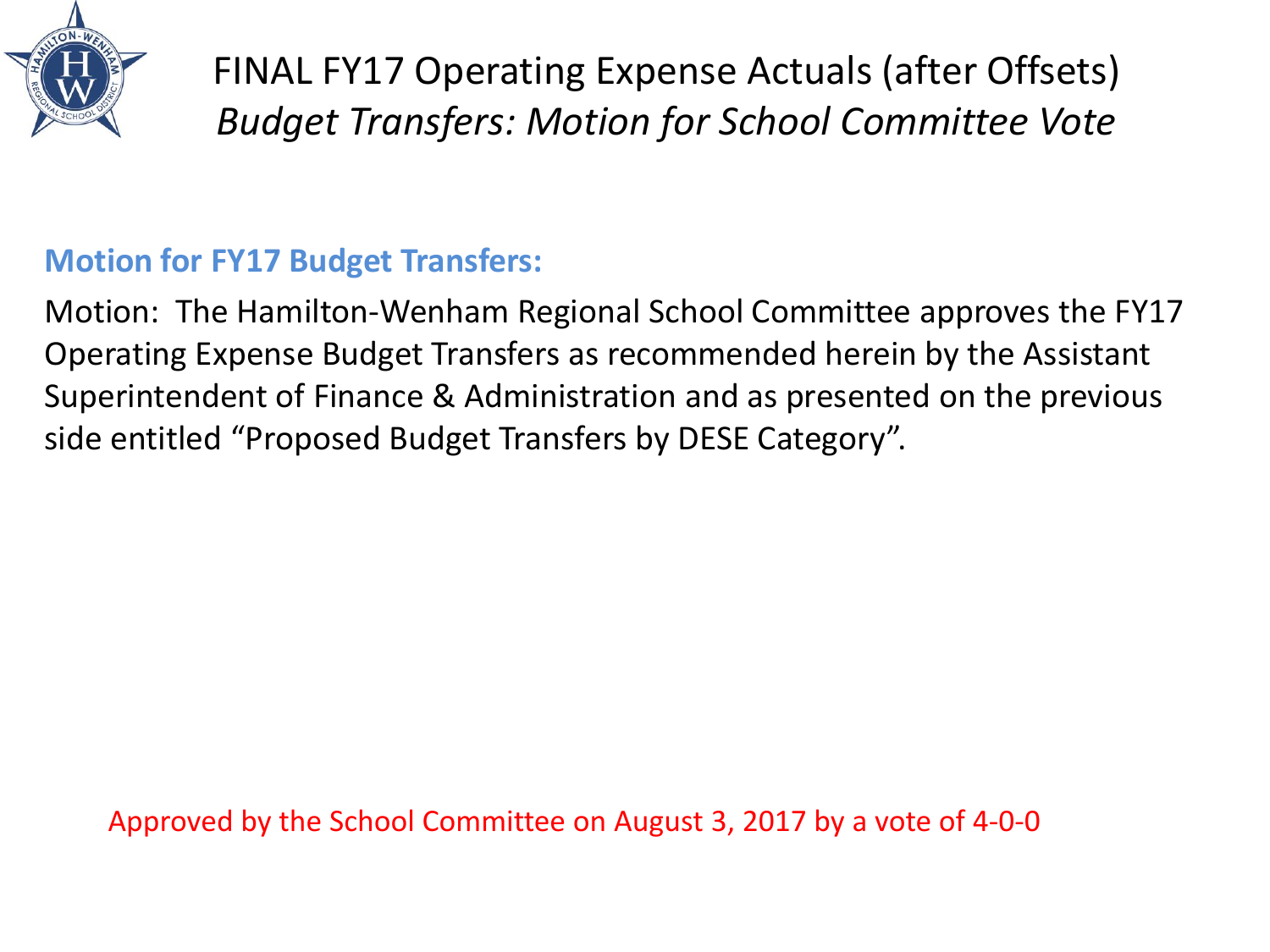

## FINAL FY17 Actuals *Proposed Regional Transportation Transfer*

Transfer \$25,983 from "Transportation Chapter 71" Revenue Account to "Regional Transportation Reimbursement Fund"\*

\* - The HWRSD School Committee voted to establish the Regional Transportation Reimbursement Fund at its regular meeting on May 7, 2015 (Approved 6-0-0).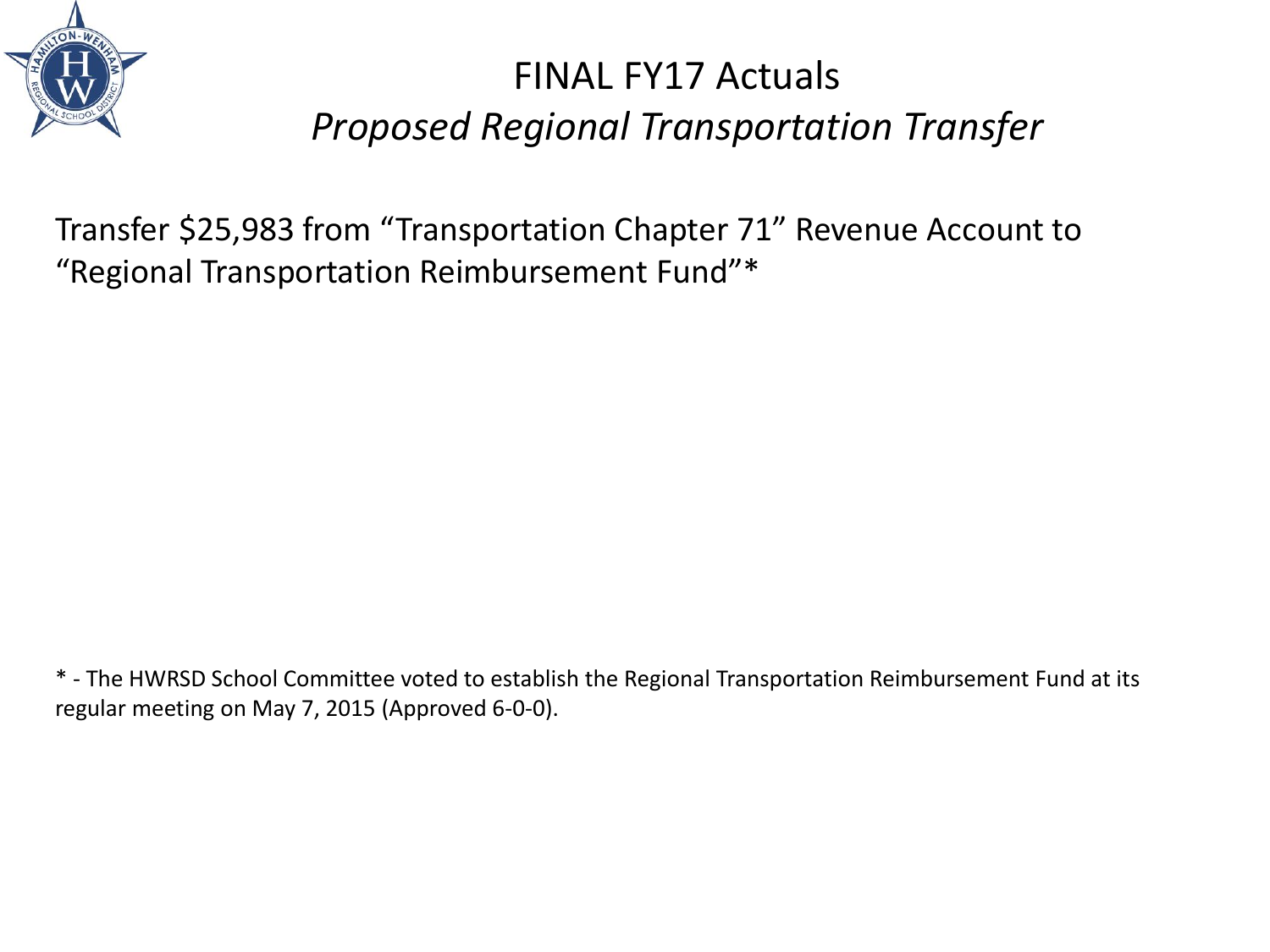

### FINAL FY17 ACTUALS

Regional Transportation Transfer: *Motion for School Committee Vote*

#### **Motion for FY17 Regional Transportation Transfer:**

Motion: The Hamilton-Wenham Regional School Committee approves the FY17 Regional Transportation Transfer as recommended herein by the Assistant Superintendent of Finance & Administration and as presented on the previous side entitled "Proposed Regional Transportation Transfer".

Approved by the School Committee on August 3, 2017 by a vote of 4-0-0